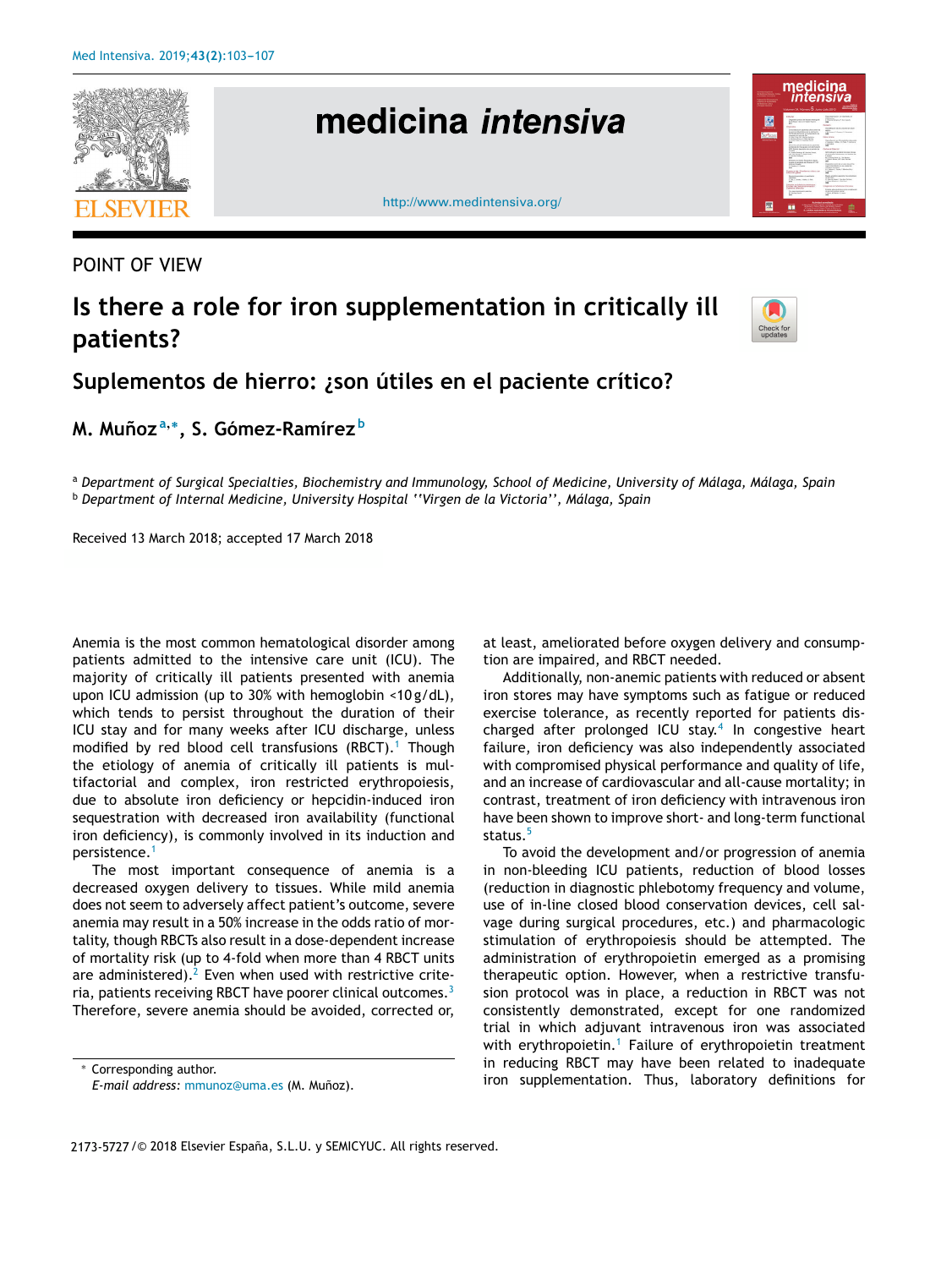

**Figure 1** A tentative algorithm for management of iron deficiency in critically ill patients.

1. The presence of iron deficiency can be confirmed by reticulocyte content (<28 pg), percentage of hypocromic red cells (>5%), or ferritin index >2.

2. Moderate-to-severe anemia: hemoglobin <11 g/dL.

3. Low dose (30-60 mg/day) of newer oral iron formulations, such as sucrosomial iron, could be preferred. Switch to intravenous iron if intolerance to or lack of efficacy of oral iron.

4. Iron sucrose (100 mg/48 h) or ferric carboxymaltose/iron isomaltoside/low molecular weight iron dextran (500 mg/week). IVI administration should be discontinued if there is evidence of iron overload, as indicated by serum ferritin ≥1000 ng/mL or transferrin saturation ≥50%.

absolute and functional iron deficiency, as well as doses and routes of iron supplementation should deserve especial attention.

Accurate diagnosis of iron restricted erythropoiesis is essential before initiating iron supplementation. However, diagnosis of iron deficiency at ICU is difficult as ferritin levels may be elevated as part of the inflammatory response in ICU patients. A ferritin <100 ng/dL indicates insufficient iron stores to support erythropoiesis in the setting of anemia and inflammation (e.g., C-reactive protein >5 mg/L) which is common among ICU patients. Further markers for absolute iron deficiency are transferrin saturation <20% with ferritin concentrations of 100-300 ng/mL, reticulocyte hemoglobin content <28 pg, hypochromic red cells >5% or ferritin index >  $2^6$  (Fig. 1). The ferritin index is the ratio between the serum-soluble transferrin receptor and the logarithm of serum ferritin.<sup>6</sup> Ferritin concentrations >300 ng/mL with transferrin saturation <20% are indicative of functional iron deficiency. These values and parameters may signal the need for intervention, as parameters of the

|                                       | Iron <sup>a</sup> sucrose | <b>LMWID</b> <sup>b</sup> | Ferric <sup>c</sup> carboxymaltose | Iron <sup>d</sup> isomaltoside |  |
|---------------------------------------|---------------------------|---------------------------|------------------------------------|--------------------------------|--|
| Brand name                            | Venofer®                  | Cosmofer                  | Injectafer                         | Monofer®                       |  |
|                                       |                           |                           | Ferinject®                         | Monoferro                      |  |
| Molecular weight (kD)                 | $30 - 60$                 | 165                       | 150                                | 150                            |  |
| Labile iron (% injected dose) $e$     | 3.5                       | 2.0                       | 0.6                                | 1.0                            |  |
| Maximal single dose (mg)              | 200                       | $20 \,\mathrm{mg/kg}$     | 20 mg/kg (max 1000 mg)             | $20 \,\mathrm{mg/kg}$          |  |
| Suggested dosage in ICU patients:     |                           |                           |                                    |                                |  |
| Dose (mg)/frequency (days)            | 100/2                     | 500/7 <sup>f</sup>        | 500/7                              | 500/7                          |  |
| Infusion time (min)                   | 30                        | 60                        | 15                                 | 15                             |  |
| Maximal total dose (mg)               | 2000                      | 2000                      | 2000                               | 200                            |  |
| Product cost per 1000 mg $(\infty)^g$ | 112                       | 103                       | 192                                | 192                            |  |

**Table 1** Characteristics of different intravenous iron formulations available in Spain.

<sup>a</sup> Venofer summary of product characteristics. http://www.luitpold.com/documents/22.pdf (accessed 18.02.18).

<sup>b</sup> LMWID, low molecular weight iron dextran; Cosmofer summary of product characteristics. http://www.cosmofer.com/product/ cosmofer-spc/cosmofer-spc.aspx (accessed 18.02.18).

<sup>c</sup> Ferinject summary of product characteristics. http://www.ferinject.co.uk/smpc/ (accessed 18.02.18).

<sup>d</sup> Monofer summary of product characteristics. http://www.monofer.com/spc.aspx (accessed 18.02.18).

<sup>e</sup> Jahn MR, et al. Eur J Pharm Biopharm 2011; 78:480-91.

<sup>f</sup> Although it is not an approved dosing by European Medicines Agency, Auerbach et al. (Am J Hematol 2011; 86: 860) have not observed any serious adverse events in over 5000 administration of LMWID at doses of 1000 mg in 250 mL of normal saline over 1 h.

<sup>g</sup> Quintana M, et al. Blood Transfus 2017; 15:438-46.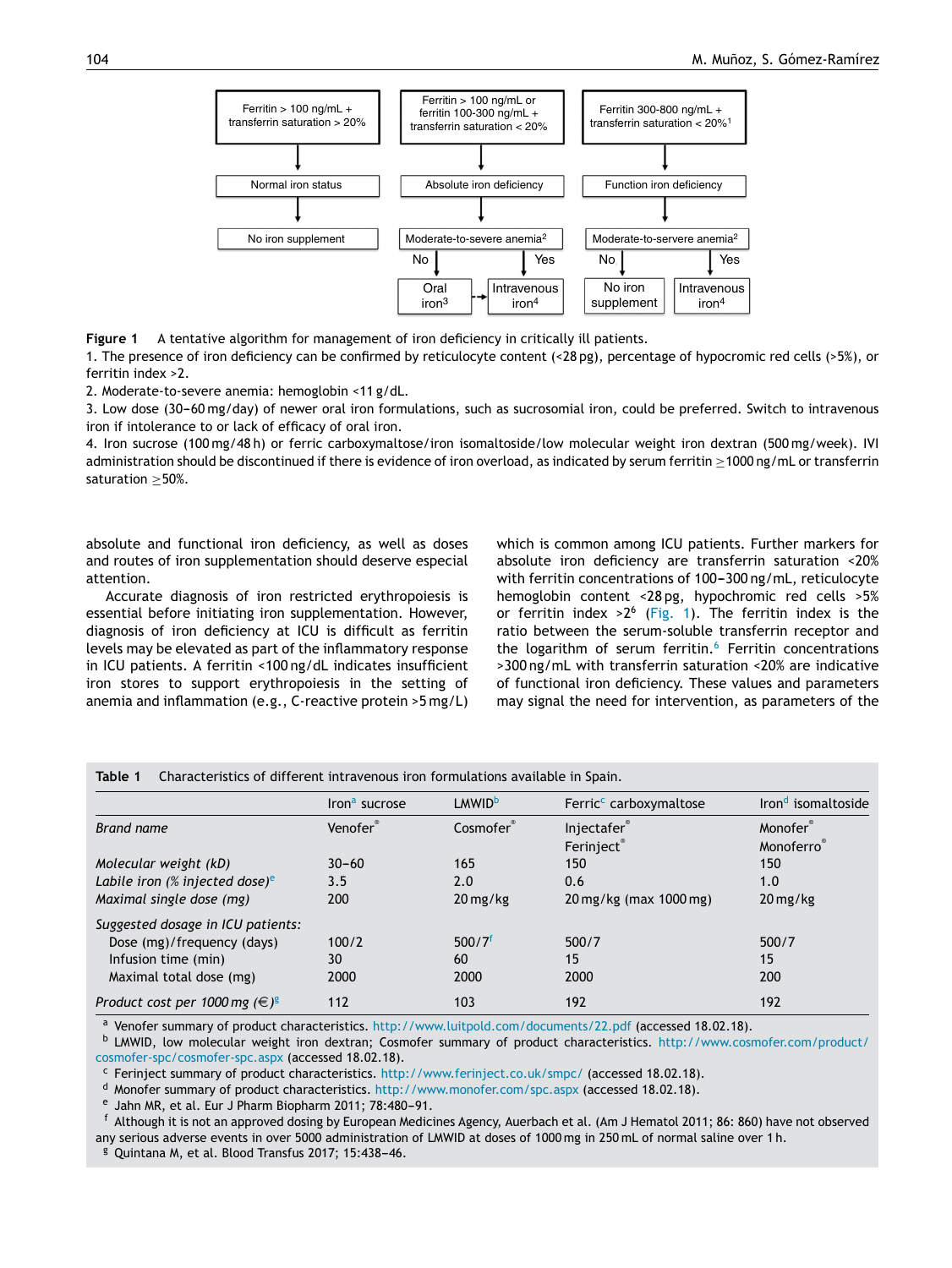| Study reference setting                                                                       | Patients       | <b>Baseline Hb</b> | Iron compound dose (mg)                                                                                                | RBCT (%             | Infection                | Mortality      | Hospital                 |
|-----------------------------------------------------------------------------------------------|----------------|--------------------|------------------------------------------------------------------------------------------------------------------------|---------------------|--------------------------|----------------|--------------------------|
|                                                                                               |                | (g/dL)             |                                                                                                                        | or units)           | (%)                      | (%)            | stay (days)              |
| Madi-Jebara et al. <sup>a</sup>                                                               | IS:40          | 9.9                | IS (437 mg)                                                                                                            | 25%                 |                          |                |                          |
| J Cardiothorac Vas Anesth 2004;18:59-63.                                                      | $IS + EPO: 40$ | 10.2               | IS (402 mg) + EPO(300 U kg <sup>-1</sup> )                                                                             | 17%                 |                          |                |                          |
| Cardiac surgery                                                                               | Placebo: 40    | 10.8               |                                                                                                                        | 22%                 |                          |                |                          |
| Karkouti et al. <sup>b</sup>                                                                  | IS:11          | 8.5                | IS(600mg)                                                                                                              | 18%                 |                          |                |                          |
| Can J Anaesth 2006; 53:11-9.                                                                  | IS+EPO: 10     | 8.3                | IS (600 mg) + EPO (900 U kg <sup>-1</sup> )                                                                            | 20%                 |                          |                |                          |
| Cardiac & orthopedic surgery                                                                  | Placebo: 10    | 8.3                | All with oral iron after discharge                                                                                     | 40%                 |                          |                | $\overline{\phantom{a}}$ |
| Garrido-Martín et al.<br>Interact Cardiovasc Thorac Surg 2012; 15:1013-8.<br>Cardiac surgery  | IS:54          | 10.5               | IS (300 mg preop + 300 mg postop) + oral after discharge<br>105 mg day <sup>-1</sup> preop, postop and after discharge | 37%                 |                          | $\overline{?}$ | $\overline{?}$           |
|                                                                                               | Oral iron:53   | 10.7               | 105 mg day <sup>-1</sup> after discharge                                                                               | 51%                 |                          | $\overline{?}$ | ?                        |
|                                                                                               | Placebo: 52    | 10.5               |                                                                                                                        | 50%                 | $\overline{\phantom{0}}$ | $\overline{?}$ | $\overline{?}$           |
| Pieracci et al. <sup>c</sup><br>Crit Care Med 2014;42:2048-57.<br>Trauma ICU                  | IS: 75         | ~12                | 100 mg IV thrice weekly up to 2 weeks                                                                                  | 73.3%               | 58.7                     | 9.3            | 14                       |
|                                                                                               | Placebo: 75    | < 12               |                                                                                                                        | 62.7%               | 69.3                     | 9.7            | 16                       |
| Johanson et al. <sup>d</sup><br>Vox Sanguinis 2015; 109:257-66.<br>Cardiac surgery            | <b>ISM:30</b>  | 10.2               | ISM (1000 mg at CPB end or wound closure)                                                                              | 13.3%               | 10                       | $\mathbf{0}$   | 5                        |
|                                                                                               | Placebo:30     | 10.5               |                                                                                                                        | 20.0%               | 30                       | $\mathbf 0$    | 5                        |
| Litton et al. <sup>e</sup><br>Intensive Care Med 2016; 42:1715-22<br>Medical and surgical ICU | <b>FCM: 70</b> | 8.9                | FCM 500 mg/infusion<br>Up to 2000 mg                                                                                   | 54%<br>79 units     | 28.6                     | $\overline{7}$ | 15                       |
|                                                                                               | Placebo: 70    | 8.7                |                                                                                                                        | 56%<br>121<br>units | 22.9                     | $\overline{4}$ | 18                       |

**Table 2** Randomized controlled trials evaluating the effect of iron administration in ICU patients (6 studies, 660 patients).

CPB, cardio-pulmonary bypass; EPO, recombinant erythropoietin; FCM, ferric carboxymaltose; FS, ferrous sulphate; Hb, hemoglobin; ICU, Intensive Care Unit; IS, iron sucrose; ISM iron isomaltoside-1000; IVI, intravenous iron; LOS, length of hospital stay; OBS, observational study; RBCT, red blood cell transfusion.

a Randomization bias Hb levels: in the control group Hb were significantly higher than these observed in the treated groups.

b It was estimated a priori that 20 patients in each group would be sufficient to detect an incremental increase in Hb of 0.8 g/dL. A total of 3473 patients were screened. Of the 140 eligible patients, 102 refused to participate and 38 were randomized, and primary outcome was available in 31.

c In subgroup analysis, also no benefit was observed for those receiving all 6 doses of iron sucrose or placebo. Follow-up 42 days or discharge.

<sup>d</sup> Hb levels at postop day 5. One month after surgery, significantly more patients were non-anemic in the intravenous iron isomaltoside 1000-treated group compared to the placebo group (38.5% vs. 8.0%; *p* = 0019).

 $^{\circ}$  70% surgical patients. Inclusion criteria Hb <10 g/dL, ferritin <1200 ng/mL, transferrin saturation <50%. Most patients received a total of 500 mg FCM. Only 15 patients received 2 doses, and only 2 patients received 3 doses.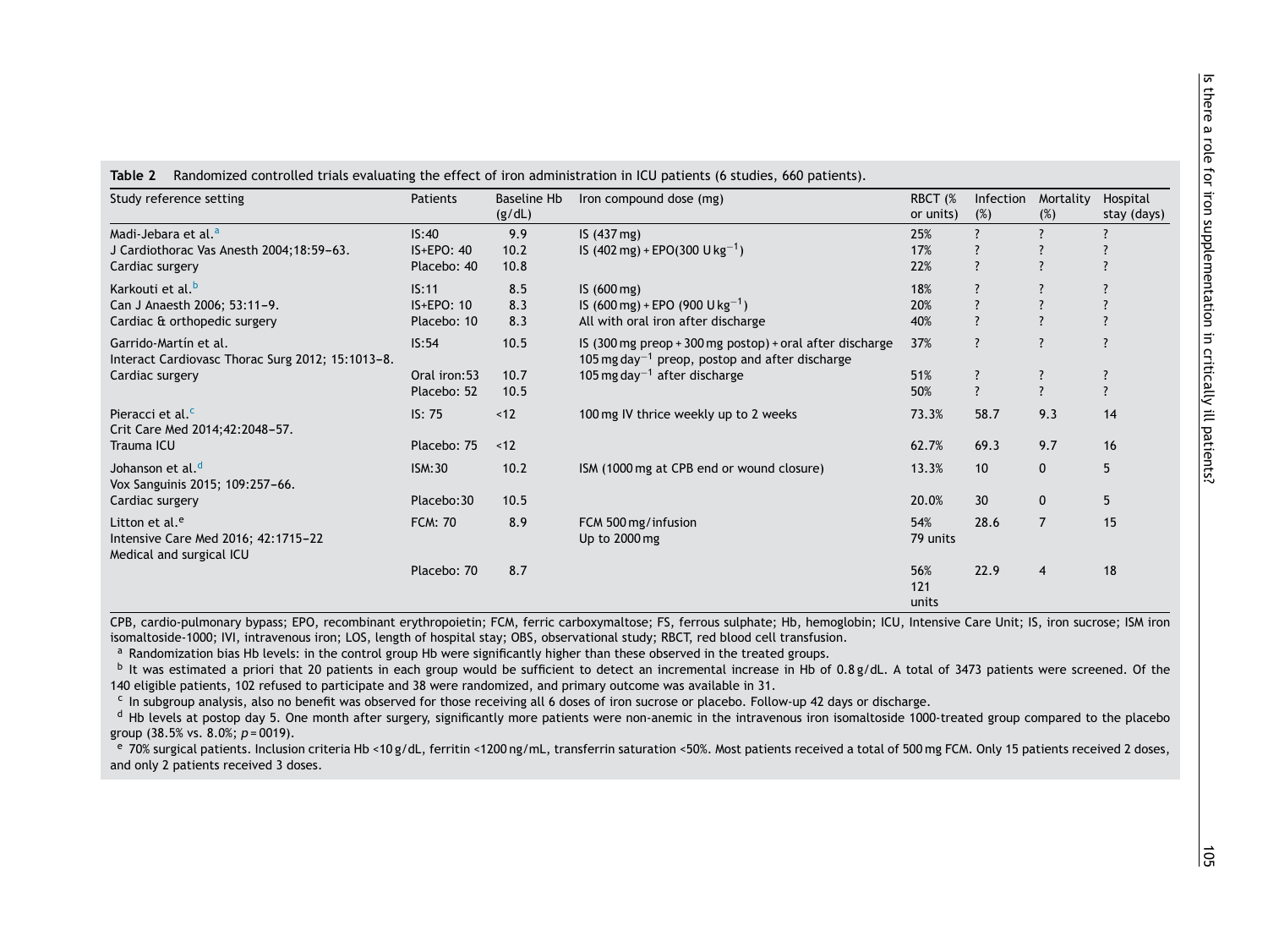iron status, but not anemia per se, independently influence transfusion rate, complications and in-hospital mortality<sup>7</sup> (Fig. 1).

High dose oral ferrous sulfate (325 mg thrice daily; approx. 300 mg elemental iron/day) has been shown to reduce RBCT requirements in critically ill patients with iron deficiency, though there was not a formal transfusion protocol. $8$  Recent evidence from the IRONOUT study in patients with chronic heart failure further supports the ineffectiveness of oral iron in the setting of inflammation.<sup>9</sup> However, oral sucrosomial iron has an absorption mechanism which is mostly hepcidin-independent, and its administration at low doses  $(30-60 \text{ mg})$  has been shown effective in clinical settings (e.g., chronic kidney disease) where intravenous iron seemed to be the only treatment option.<sup>10</sup> A possible role of sucrosomial iron needs to be tested in ICU patients.

Some characteristics of available intravenous iron formulations in Spain are depicted in Table 1. The total iron dose (TID) is calculated according to: TID = body weight  $(kg) \times 2.4 \times$  hemoglobin deficiency (target hemoglobin level – patient hemoglobin level; g/dL) + 500-1000 mg (repletion of iron stores). For the approved indications and at recommended doses, all available ''original'' intravenous iron formulations are essentially equal in terms of safety and efficacy.<sup>11</sup> However, when administering intravenous iron, more stable formulations with low labile iron content (e.g., ferric carboxymaltose or iron isomaltoside) could be preferred to avoid oxidative stress, $11$  though drug acquisition costs are considerably higher. Maximal single dose will depend on the available compound, but we suggested lower single dosing schedules (Table 1). Iron status should be checked weekly, and intravenous iron administration discontinued if there is evidence of iron overload, as indicated by serum ferritin ≥1000 ng/mL or transferrin saturation ≥50%. In patients receiving ferric carboxymaltose, phosphate levels should be periodically monitored for early detection and management of hypophosphatemia.<sup>11</sup>

The analysis of 6 randomized trials on iron supplementation in adult critical care with 860 patients found no difference in RBCT or hemoglobin, except in two trials (Table 2). These two trials involved the administration of iron isomaltoside IV to non-anemic patients at the end of cardiac surgery or oral iron to critically ill surgical patients with iron deficiency on admission. There was also no difference in secondary outcomes of mortality, in-hospital infection, or length of stay (Table 1). However, there was considerable heterogeneity between trials in study design, populations, interventions, and outcomes, and administered intravenous iron doses may have been insufficient to meet patents' needs (Table 2). In addition, doses were substantially lower than in the REPAIR-IDA trial of intravenous iron to treat iron-deficiency anemia in non-dialysis-dependent chronic kidney disease (ferric carboxymaltose 1500 mg vs. iron sucrose 1000 mg), where clinically significant increments on hemoglobin levels were observed.<sup>12</sup>

Thus, more well-designed trials are required to ascertain which ICU patients are more likely to benefit from these

treatments in terms of patient-focused outcomes, as well as to identify the optimal doses and administration schedules. Meanwhile, because of the absence of definitive clinical data, it seems reasonable to limit total intravenous iron dose to 2000 mg, and to avoid its administration in patients with hyperferritinemia (>800 ng/mL) or in the setting of acute infection, especially in sepsis.<sup>11</sup>

## **Conflict of interests**

Manuel Muñoz has received industry-supplied funding for consultancies, lectures and/or travel from Pharmacosmos, Vifor Pharma, Zambon, Pharmanutra, Sandoz and Celgene, and is member of the editorial board of Revista Española de Anestesiología y Reanimación and Blood Transfusion. Susana Gómez-Ramirez has nothing to declare.

## **References**

- 1. Napolitano LM. Anemia and red blood cell transfusion: advances in critical care. Crit Care Clin. 2017;33:  $345 - 64$ .
- 2. Corwin HL, Gettinger A, Pearl RG, Fink MP, Levy MM, Abraham E, et al. The CRIT study: anaemia and blood transfusion in the critically ill - current clinical practice in the United States. Crit Care Med. 2004;32:39-52.
- 3. Leal-Noval SR, Muñoz-Gómez M, Jiménez-Sánchez M, Cayuela A, Leal-Romero M, Puppo-Moreno A, et al. Red blood cell transfusion in non-bleeding critically ill patients with moderate anemia: is there a benefit? Intensive Care Med. 2013;39:  $445 - 53.$
- 4. Lasocki S, Chudeau N, Papet T, Tartiere D, Roquilly A, Carlier L, et al., AtlanREA group. Prevalence of iron deficiency on ICU discharge and its relation with fatigue: a multicenter prospective study. Crit Care. 2014;18:542.
- 5. Goodnough LT, Comin-Colet J, Leal-Noval S, Ozawa S, Takere J, Henry D, et al. Management of anemia in patients with congestive heart failure. Am J Hematol. 2017;92:88-93.
- 6. Muñoz Gómez M, Bisbe Vives E, Basora Macaya M, García Erce JA, Gómez Luque A, Leal-Noval SR, et al. Forum for debate: safety of allogeneic blood transfusion alternatives in the surgical/critically ill patient. Med Intensiva. 2015;39:  $552 - 62$ .
- 7. Uscinska E, Sobkowicz B, Sawicki R, Kiluk I, Baranicz M, Stepek T, et al. Parameters influencing in-hospital mortality in patients hospitalized in intensive cardiac care unit: is there an influence of anemia and iron deficiency? Intern Emerg Med. 2015:10:337-44.
- 8. Pieracci FM, Henderson P, Rodney JR, Holena DN, Genisca A, Ip I, et al. Randomized, double-blind, placebo-controlled trial of effects of enteral iron supplementation on anemia and risk of infection during surgical critical illness. Surg Infect (Larchmt). 2009;10:9-19.
- 9. Lewis GD, Malhotra R, Hernandez AF, McNulty SE, Smith A, Felker GM, et al. Effect of oral iron repletion on exercise capacity in patients with heart failure with reduced ejection fraction and iron deficiency: the IRONOUT HF randomized clinical trial. JAMA. 2017;317:1958-66.
- 10. Pisani A, Riccio E, Sabbatini M, Andreucci M, Del Rio A, Visciano B. Effect of oral liposomal iron versus intra-